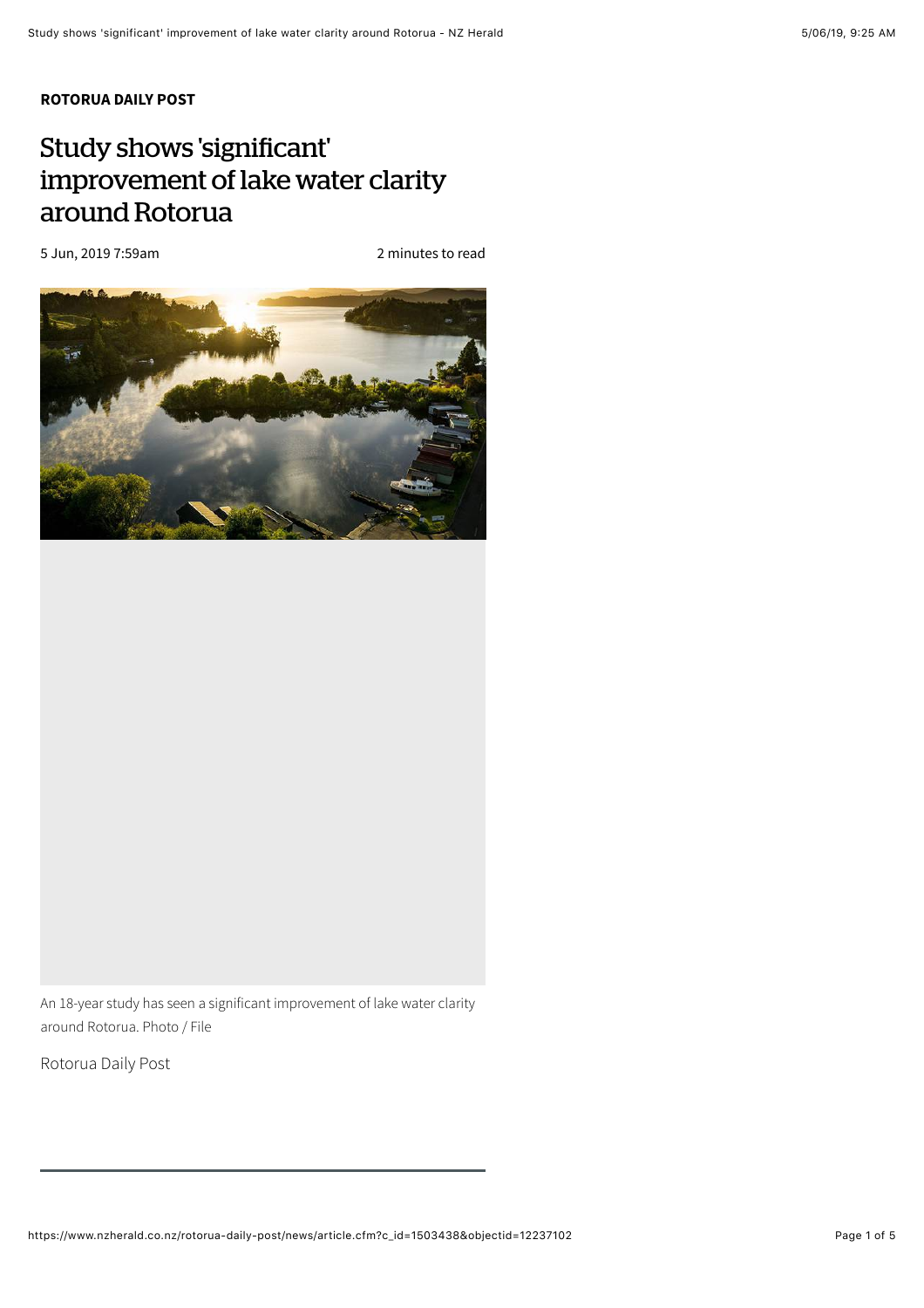An 18-year study, including observations from satellites, has seen a "significant" improvement of lake water clarity around Rotorua.

A team led by senior scientist Dr Moritz Lehmann at Xerra Earth Observation Institute and the University of Waikato has published an analysis of trends in water clarity in 23 Rotorua lakes from 1999 to 2017.

They said water clarity was an important indicator of water quality where better clarity typically indicated fewer contaminants.

The study combined human observations, taken from a boat, with observations from 700km above the Earth's surface by satellites, which provided a lot more detail than traditional ground-based observations.



Water clarity is expressed as Secchi depth which is the depth at which a Secchi disk (pictured) disappears from view when lowered into the water. Photo / Supplied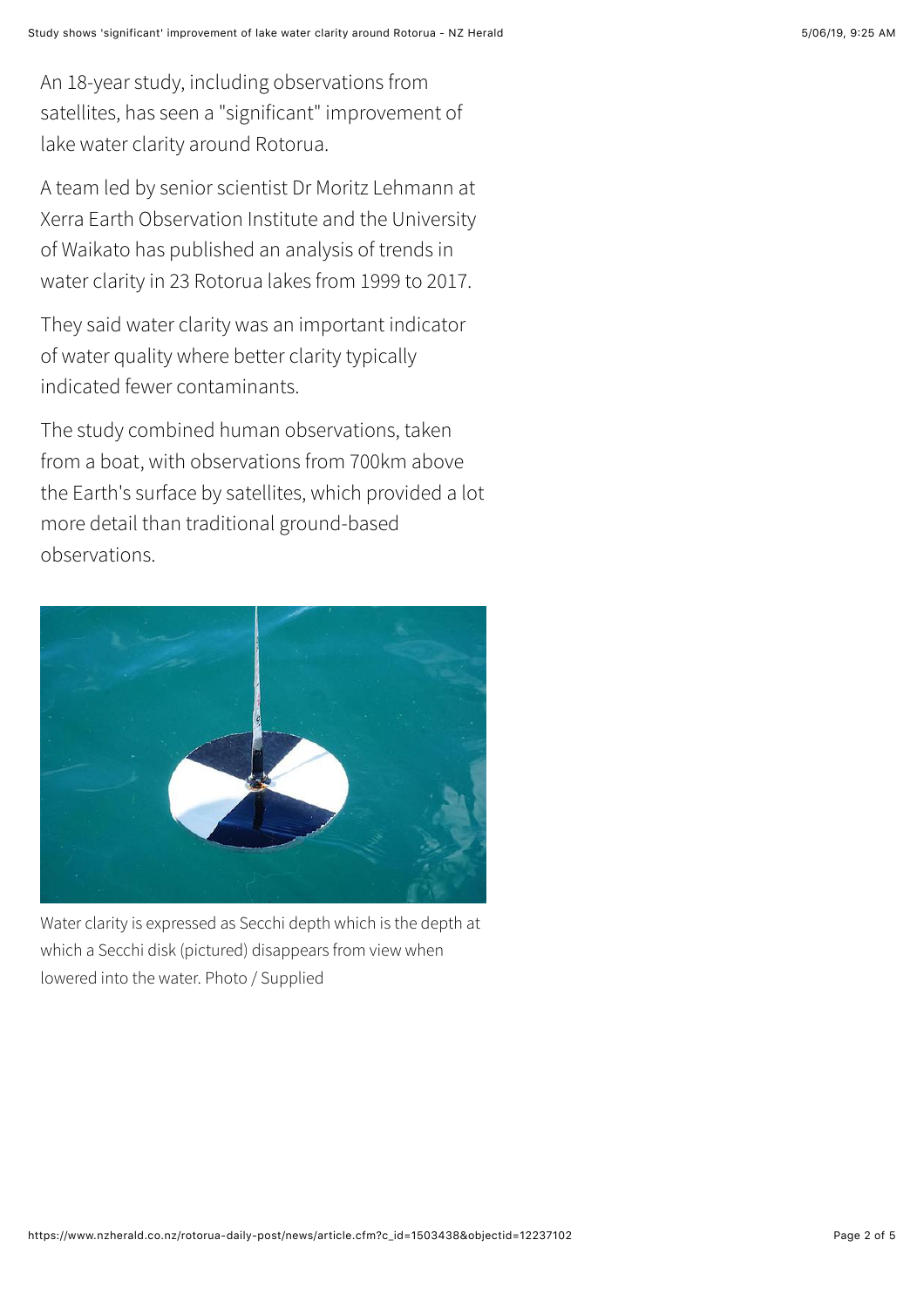

Snapshot of water clarity in the Rotorua lakes determined using a satellite image from 28 January 2018. Photo / Supplied

"We found that water clarity significantly improved in nine lakes over the 18-year study period," Lehmann said.

"Most trends in the other lakes were also found to be positive, but not statistically significant."

Among the lakes with significant water clarity improvements were Rotorua, Rotoiti, Tikitapu, Rotoma and Rotoehu.

The researchers said some improvements could have resulted from lake management changes, such as alum dosing, water diversion and weed harvesting, but direct cause-and-efect relationships were not tested in this study.

Lake Ōkareka was the only lake that showed a significant decline in water clarity.

Lehmann said other research work was exploring the reasons behind this.

## Related articles: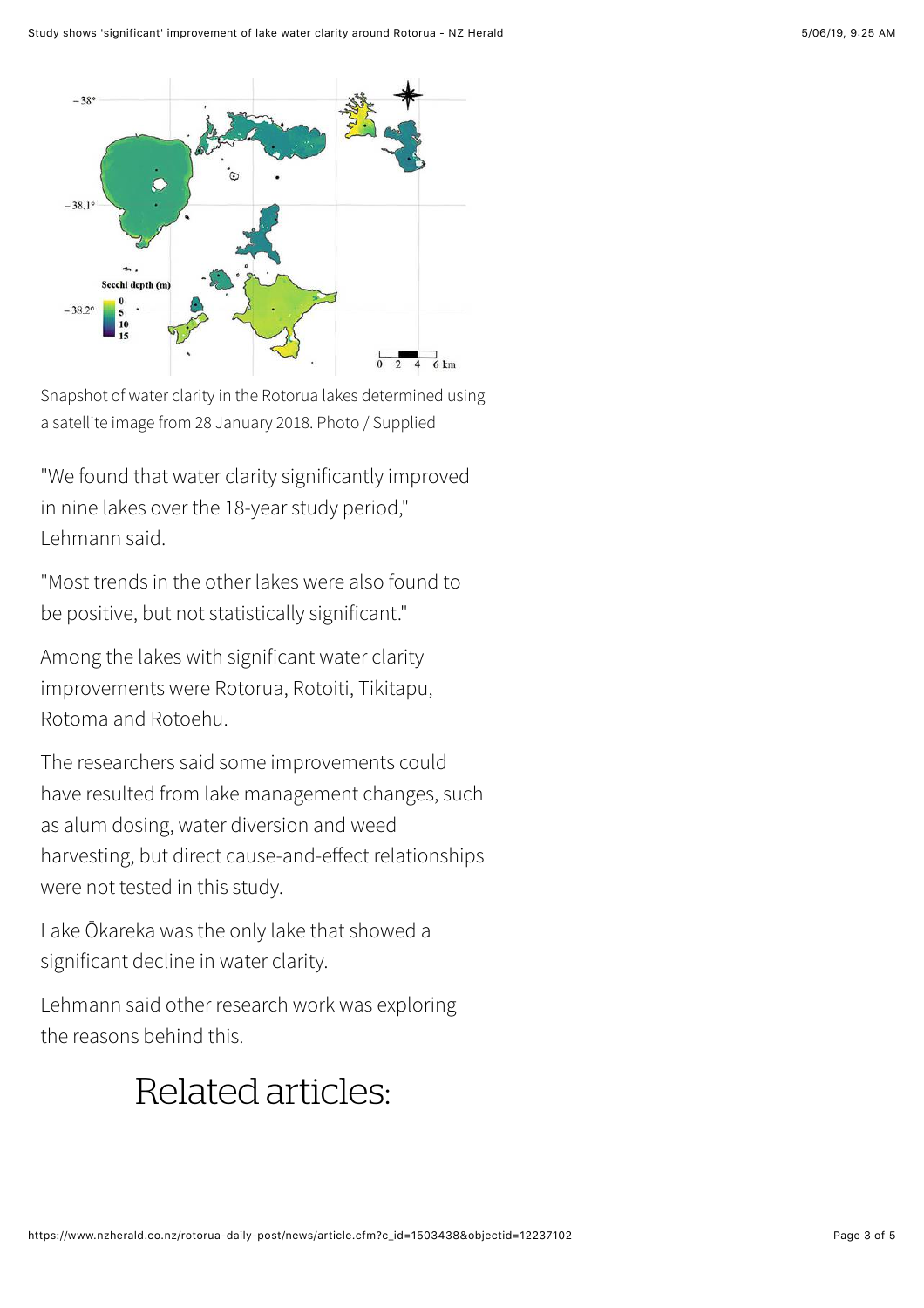| <b>ROTORUA DAILY POST</b><br>Heavy rain on the way<br>for Bay of Plenty<br>4 Jun, 2019 3:17pm<br>2 minutes to read | <b>ROTORUA DAILY POST</b><br>Volcanic expert to<br>share knowledge of<br><b>Pink and White</b><br>Terraces |
|--------------------------------------------------------------------------------------------------------------------|------------------------------------------------------------------------------------------------------------|
|                                                                                                                    | 4 Jun, 2019 10:11am<br>2 minutes to read                                                                   |
| <b>ROTORUA DAILY POST</b>                                                                                          | <b>ROTORUA DAILY POST</b>                                                                                  |

## [Crash sparks big tra](https://www.nzherald.co.nz/rotorua-daily-post/news/article.cfm?c_id=1503438&objectid=12236897)ffic delays in Rotorua

Farm bikes hot [property for thieves](https://www.nzherald.co.nz/rotorua-daily-post/news/article.cfm?c_id=1503438&objectid=12237182)

 Quick Read 3 Jun, 2019 4:08pm

 2 minutes to read 4 Jun, 2019 3:17pm

Lakes Community Board chairman Phill Thomass said there was nothing unexpected in the findings.

"They are pleasing, but clarity is only one small part of the overall picture."



Lakes Community Board members, including chair Phill Thomass (far right). Photo / File

He said there were other factors in the trophic level index, such as algae and nutrient levels, that had to be considered.

Thomass also said Rotorua's lakes were "in very poor health when this study started".